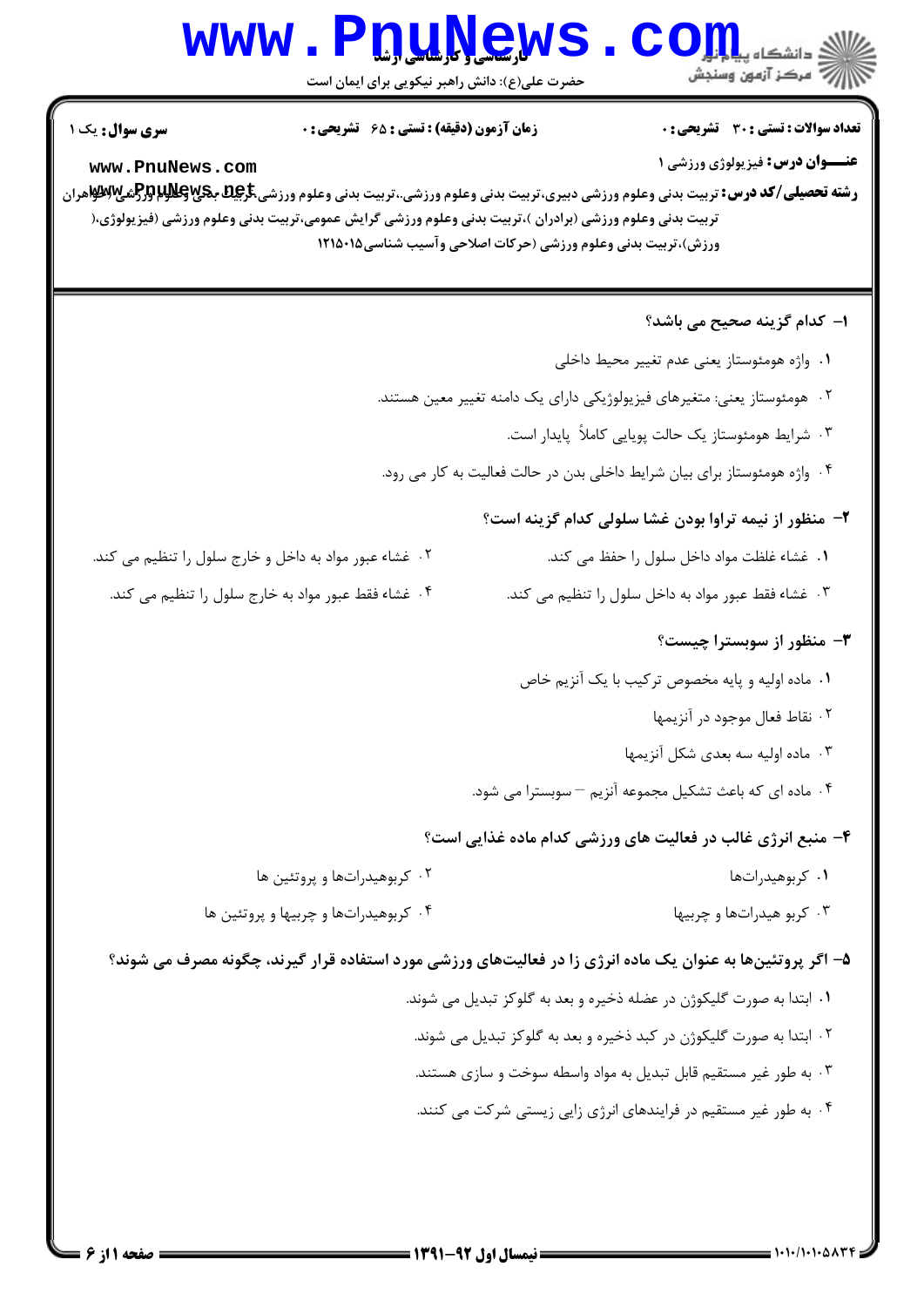|                                                                                                                                                                                                   | حضرت علی(ع): دانش راهبر نیکویی برای ایمان است                                                                                                                                                                                 |                                                                          | رآ - مرڪز آزمون وسنڊش                                                                  |
|---------------------------------------------------------------------------------------------------------------------------------------------------------------------------------------------------|-------------------------------------------------------------------------------------------------------------------------------------------------------------------------------------------------------------------------------|--------------------------------------------------------------------------|----------------------------------------------------------------------------------------|
| <b>سری سوال : ۱ یک</b><br>www.PnuNews.com<br><b>رشته تحصیلی/کد درس:</b> تربیت بدنی وعلوم ورزشی دبیری،تربیت بدنی وعلوم ورزشی.،تربیت بدنی وعلوم ورزشی <del>،تارپهای پایالواپراور(ش</del> یپایالوتی) | <b>زمان آزمون (دقیقه) : تستی : 65 گشریحی : 0</b><br>)،تربیت بدنی وعلوم ورزشی (برادران )،تربیت بدنی وعلوم ورزشی گرایش عمومی،تربیت بدنی وعلوم ورزشی (فیزیولوژی<br>ورزش)،تربیت بدنی وعلوم ورزشی (حرکات اصلاحی وآسیب شناسی۱۲۱۵۰۱۵ |                                                                          | <b>تعداد سوالات : تستی : 30 ٪ تشریحی : 0</b><br><b>عنـــوان درس:</b> فیزیولوژی ورزشی ۱ |
|                                                                                                                                                                                                   |                                                                                                                                                                                                                               |                                                                          | ۶– گلیکونئوژنز در کدام گزینه به درستی بیان شده است؟                                    |
| ۰۲ فرآیند تولید گلیکوژن از مواد غیرکربوهیدرات                                                                                                                                                     |                                                                                                                                                                                                                               | ٠١ فرآيند توليد گليكوژن از كربوهيدرات                                    |                                                                                        |
| ۰۴ فرآیند تجزیه گلیکوژن به مواد غیرکربوهیدرات                                                                                                                                                     |                                                                                                                                                                                                                               |                                                                          | ۰۳ فرآیند تجزیه گلیکوژن به کربوهیدرات                                                  |
|                                                                                                                                                                                                   | ۷– کدام آنزیم محدود کننده ادامه فعالیت چرخه کربس در هنگام افزایش تراکم ATP است؟                                                                                                                                               |                                                                          |                                                                                        |
| ۰۲ فسفوريلاز                                                                                                                                                                                      |                                                                                                                                                                                                                               |                                                                          | ٠١ كراتين كيناز                                                                        |
|                                                                                                                                                                                                   | ۰۴ ایزو سیترات دی هیدروژناز                                                                                                                                                                                                   |                                                                          | ۰۳ فسفوفروكتوكيناز                                                                     |
|                                                                                                                                                                                                   |                                                                                                                                                                                                                               |                                                                          | ۸− نقش اصلی چرخه کربس در سیستم های انرژی چیست؟                                         |
| ۰۲ جدا سازی هیدروژن و انرژی همراه آن از مواد اولیه                                                                                                                                                |                                                                                                                                                                                                                               |                                                                          | ۰۱ تولید ATP از سوختن مواد غذایی مختلف                                                 |
| ۰۴ تولید استیل کوآنزیم A                                                                                                                                                                          |                                                                                                                                                                                                                               |                                                                          | ۰۳ تولید الکترون از تجزیه مواد                                                         |
|                                                                                                                                                                                                   | ۹- به ازای جذب ۱۷۵۰ کیلو کالری انرژی مازاد توسط فرد چه مقدار چربی در بدن فرد ذخیره می شود؟                                                                                                                                    |                                                                          |                                                                                        |
| ۰۴ کرم                                                                                                                                                                                            | ۰۴ ۱۵۰ گرم                                                                                                                                                                                                                    |                                                                          | ۰۱. ۳۲۵ گرم مسلم ۲۵۰۰۲ گرم                                                             |
|                                                                                                                                                                                                   |                                                                                                                                                                                                                               |                                                                          | ١٠- كدام گزينه دليل واژه "آستانه لاكتات" مي باشد؟                                      |
|                                                                                                                                                                                                   |                                                                                                                                                                                                                               | ٠١. به دليل وجود تارهاي كند انقباض در عضله فعال در هنگام فعاليت          |                                                                                        |
|                                                                                                                                                                                                   |                                                                                                                                                                                                                               | ۰۲ فقدان اکسیژن در عضلات اسکلتی در هنگام فعالیت                          |                                                                                        |
|                                                                                                                                                                                                   |                                                                                                                                                                                                                               | ۰۳ بستگی به نوع آنزیم LDH و نوع تارهای عضلانی غالب در هنگام فعالیت دارد. |                                                                                        |
|                                                                                                                                                                                                   |                                                                                                                                                                                                                               | ۰۴ افزایش سرعت انتقال و جذب اسید لاکتیک از خون در هنگام فعالیت           |                                                                                        |
|                                                                                                                                                                                                   |                                                                                                                                                                                                                               |                                                                          | 1۱- سندرم سازگاری عمومی (GAS) در کدام گزینه بیان شده است؟                              |
|                                                                                                                                                                                                   | ۰۱ افزایش ترشح هورمون محرک ترشح کورتیزول در هنگام فعالیتهای دراز مدت و سوختگی                                                                                                                                                 |                                                                          |                                                                                        |
|                                                                                                                                                                                                   | ۰۲ کاهش ترشح هورمون محرک کورتیزول در هنگام فعالیتهای دراز مدت ، سوختگی و شکستگی                                                                                                                                               |                                                                          |                                                                                        |
|                                                                                                                                                                                                   | ۰۳ کاهش ترشح هورمون محرک کورتیزول در هنگام فعالیتهای سنگین و شکستگی استخوان                                                                                                                                                   |                                                                          |                                                                                        |
|                                                                                                                                                                                                   | ۰۴ افزایش ترشح هورمون محرک کورتیزول در هنگام فعالیتهای سنگین، شکستگی استخوان و سوختگی                                                                                                                                         |                                                                          |                                                                                        |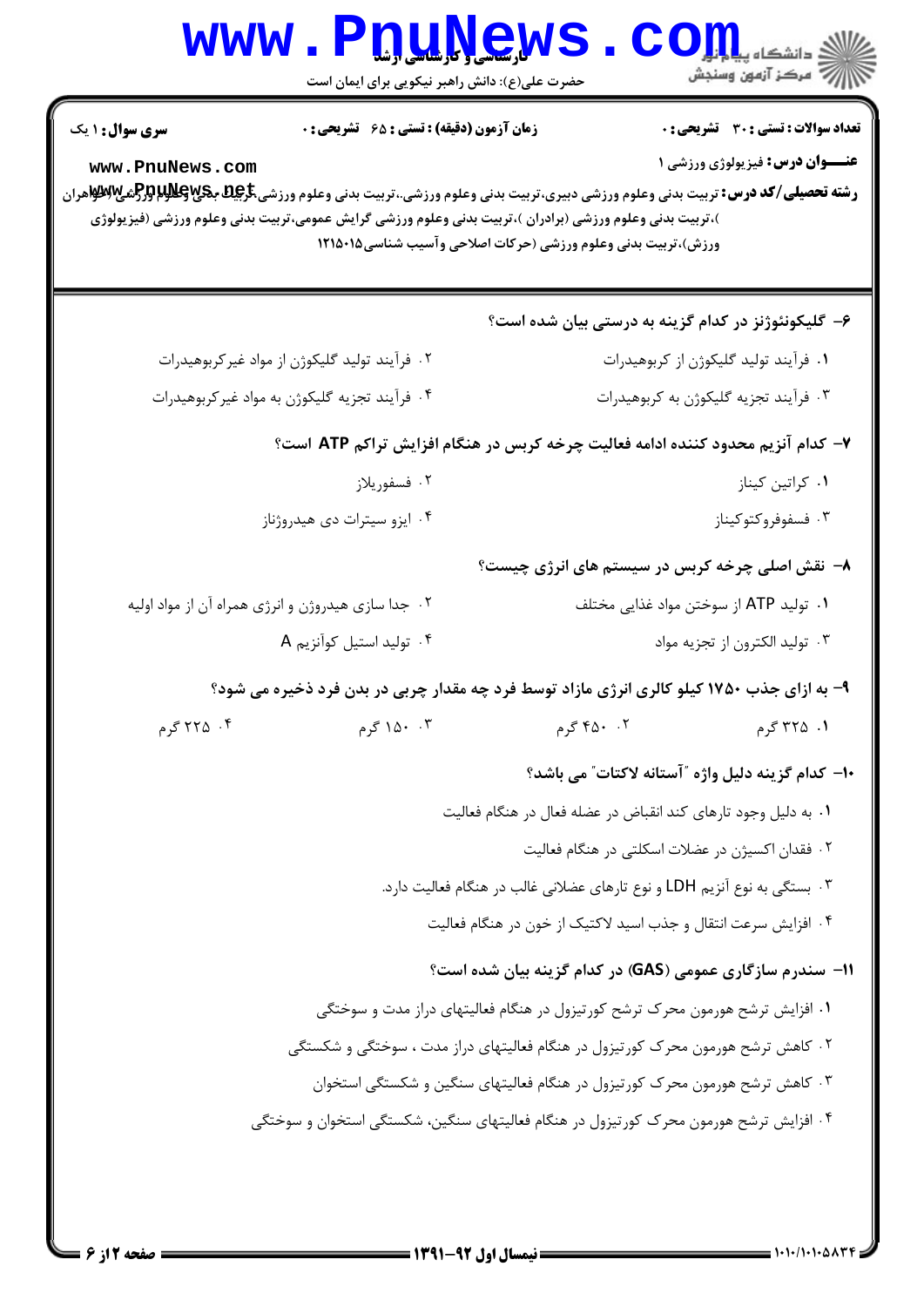| <b>WWW</b>                                                                                                                                                                                          | <b>لا رسىلى ( بارىلىلى ارى</b><br>حضرت علی(ع): دانش راهبر نیکویی برای ایمان است                                                                              |                                                                             | نشگاه بی <mark>ا پ</mark><br>رِ ۖ مرڪز آزمون وسنڊش                                     |
|-----------------------------------------------------------------------------------------------------------------------------------------------------------------------------------------------------|--------------------------------------------------------------------------------------------------------------------------------------------------------------|-----------------------------------------------------------------------------|----------------------------------------------------------------------------------------|
| <b>سری سوال : ۱ یک</b><br>www.PnuNews.com<br><b>رشته تحصیلی/کد درس:</b> تربیت بدنی وعلوم ورزشی دبیری،تربیت بدنی وعلوم ورزشی.،تربیت بدنی وعلوم ورزشی <del>کری</del> لگ بکلاکلاکلاکلاکلاکلاکلاکلامران | <b>زمان آزمون (دقیقه) : تستی : 65 تشریحی : 0</b><br>)،تربیت بدنی وعلوم ورزشی (برادران )،تربیت بدنی وعلوم ورزشی گرایش عمومی،تربیت بدنی وعلوم ورزشی (فیزیولوژی | ورزش)،تربیت بدنی وعلوم ورزشی (حرکات اصلاحی وآسیب شناسی۱۲۱۵۰۱۵               | <b>تعداد سوالات : تستی : 30 ٪ تشریحی : 0</b><br><b>عنـــوان درس:</b> فيزيولوژي ورزشي ۱ |
| ۱۲- در هنگام عبور هورمونهای بزرگ و یا دارای بار الکتریکی از غشاء سلولی، آنزیم موجود در غشاء سلولی که باعث فعال شدن                                                                                  |                                                                                                                                                              |                                                                             |                                                                                        |
| ۰۴ آدنیلات سیکلاز                                                                                                                                                                                   | ۰۳ فسفودي استراز                                                                                                                                             | ۰۲ كالمودولين                                                               | کانالهای کلسیمی میشود، چه نام دارد؟<br>۰۱ پروتئين کيناز                                |
|                                                                                                                                                                                                     |                                                                                                                                                              | ۱۳- مینرالوکورتیکوئیدها از کدام غده ترشح و نقش آنها در بدن چیست؟            |                                                                                        |
|                                                                                                                                                                                                     |                                                                                                                                                              | ۰۱ بخش مرکزی غده فوق کلیوی و نقش آنها تنظیم گلوکز خون است                   |                                                                                        |
|                                                                                                                                                                                                     |                                                                                                                                                              | ۰۲ بخش قشری غده فوق کلیوی و نقش آنها تنظیم گلوکز خون است                    |                                                                                        |
|                                                                                                                                                                                                     |                                                                                                                                                              | ۰۳ بخش مرکزی غده فوق کلیوی و نقش آنها تنظیم کلسیم پلاسما است                |                                                                                        |
|                                                                                                                                                                                                     |                                                                                                                                                              | ۰۴ بخش قشری غده فوق کلیوی و نقش آنها تثبیت سدیم و پتاسیم پلاسما است         |                                                                                        |
|                                                                                                                                                                                                     | <b>۱۴</b> - هورمونهای رهاساز ترشح هورمون رشد (GHRH) از کجا ترشح میشوند و غده هدف آنها کدام است؟                                                              |                                                                             |                                                                                        |
|                                                                                                                                                                                                     |                                                                                                                                                              | ۰۱ از هیپوتالاموس آزاد و غده کلیوی را تحریک تا GH آزاد کند.                 |                                                                                        |
|                                                                                                                                                                                                     |                                                                                                                                                              | ۰۲ از هیپوتالاموس آزاد و غده پاراتیروئید را تحریک تا GH آزاد کند.           |                                                                                        |
|                                                                                                                                                                                                     |                                                                                                                                                              | ۰۳ از هیپوتالاموس آزاد و هیپوفیز قدامی را تحریک تا GH آزاد کند.             |                                                                                        |
|                                                                                                                                                                                                     |                                                                                                                                                              | ۰۴ از هیپوتالاموس آزاد و هیپوفیز خلفی را تحریک تا GH آزاد کند.              |                                                                                        |
|                                                                                                                                                                                                     |                                                                                                                                                              | ۱۵– کدام هورمون جزء هورمونهای راه انداز یا تسهیل کننده نمیباشد؟             |                                                                                        |
| ۰۴ هورمون رشد                                                                                                                                                                                       | ۰۳ اپی نفرین                                                                                                                                                 | ۰۲ کورتیزول                                                                 | ۰۱ تیروکسین                                                                            |
|                                                                                                                                                                                                     |                                                                                                                                                              |                                                                             | ۱۶– توان را در کدام گزینه به درستی نشان داده ایم؟                                      |
| ٠٢ كاري كه در واحد زمان انجام مي گيرد                                                                                                                                                               |                                                                                                                                                              |                                                                             | ٠١ حاصلضرب نيرو در جابجايي                                                             |
| ۰۴ حاصلضرب جابجايي در واحد زمان                                                                                                                                                                     |                                                                                                                                                              |                                                                             | ۰۳ حاصلضرب نیرو در زمان                                                                |
|                                                                                                                                                                                                     |                                                                                                                                                              | ۱۷– کدام گزینه نقش کاتکولامینها را در انتقال مواد بهتر توصیف می کند؟        |                                                                                        |
|                                                                                                                                                                                                     |                                                                                                                                                              | ۰۱ انتقال گلوکز از کبد و اسیدهای آمینه از بافتهای پروتئینی در پلاسما        |                                                                                        |
|                                                                                                                                                                                                     |                                                                                                                                                              | ۰۲ انتقال گلوکز از عضله و اسیدهای چرب آزاد از بافتهای چربی در پلاسما        |                                                                                        |
|                                                                                                                                                                                                     |                                                                                                                                                              | ۰۳ انتقال گلوکز از کبد و اسیدهای چرب آزاد از بافتهای چربی در پلاسما         |                                                                                        |
|                                                                                                                                                                                                     |                                                                                                                                                              | ۰۴ جذب گلوکز از پلاسما و انتقال اسیدهای آمینه از بافتهای پروتئینی در پلاسما |                                                                                        |
|                                                                                                                                                                                                     |                                                                                                                                                              |                                                                             |                                                                                        |

 $1 - 1 - 1 - 1 - 0 - 17$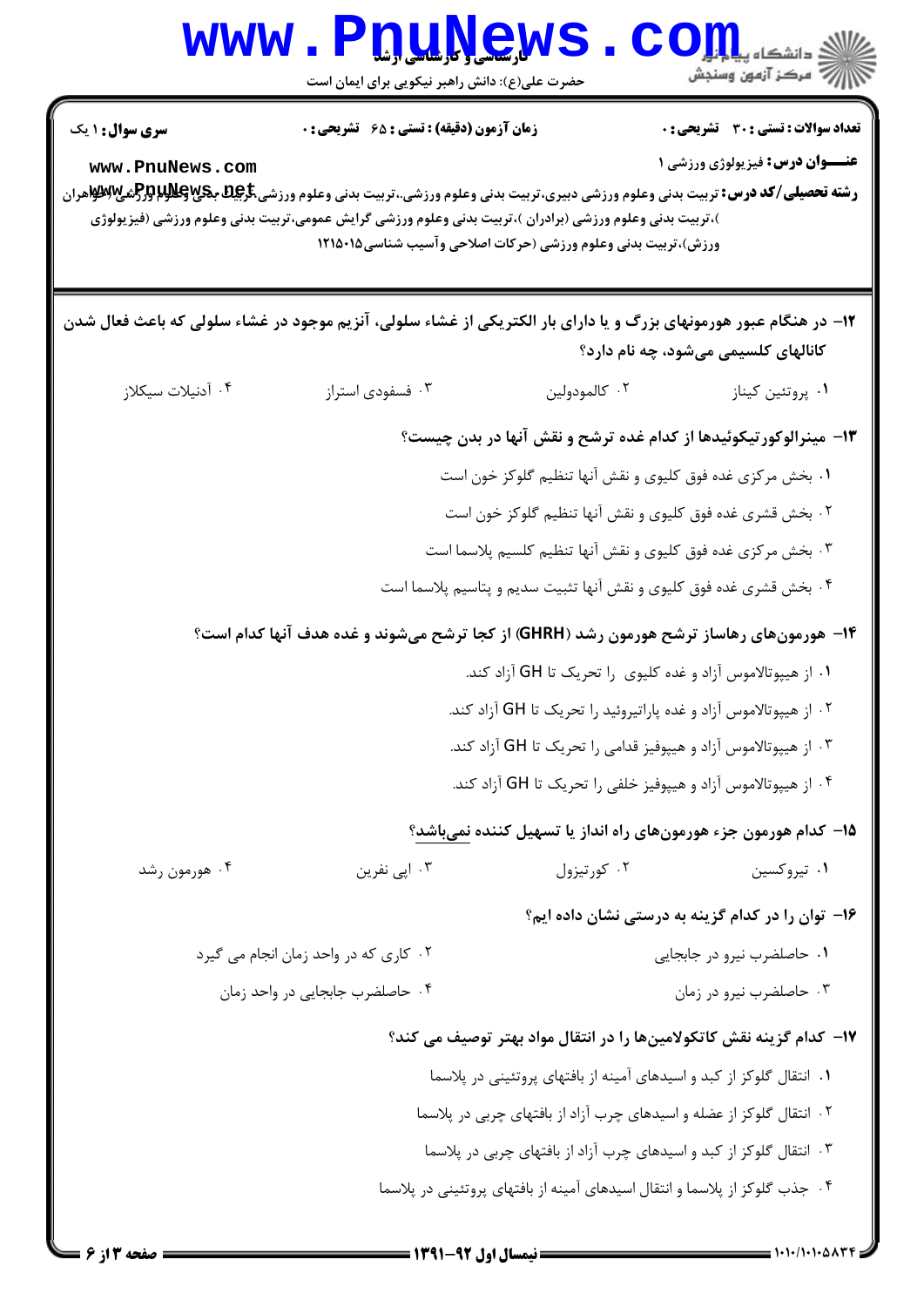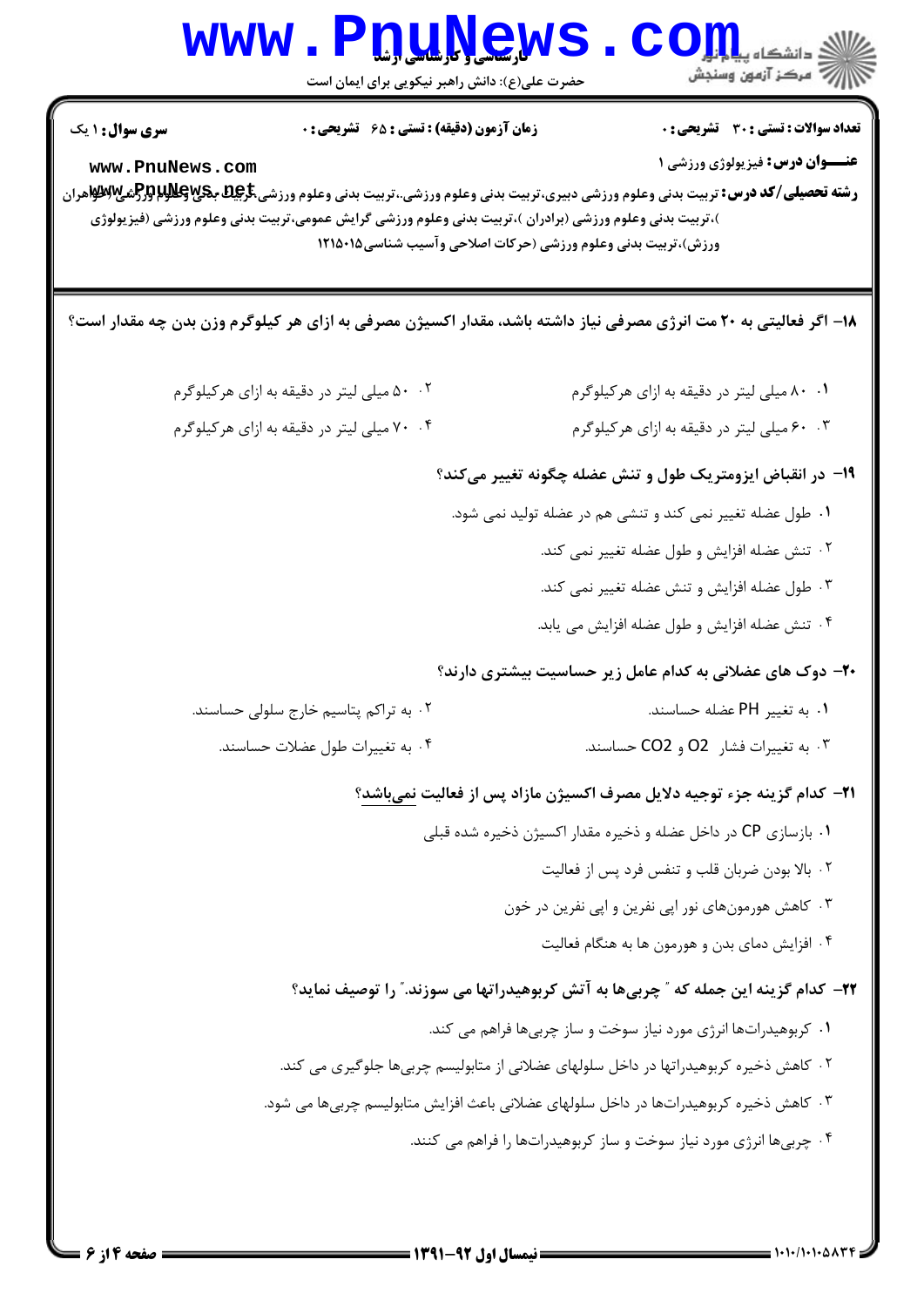### WWW.PnuNews.Com

حضرت علی(ع): دانش راهبر نیکویی برای ایمان است

تعداد سوالات : تستى : 30 - تشريحي : 0

**عنــوان درس:** فیزیولوژی ورزشی ۱

**زمان آزمون (دقیقه) : تستی : 65 ٪ تشریحی : 0** 

**سری سوال : ۱ یک** 

www.PnuNews.com

**رشته تحصیلی/کد درس:** تربیت بدنی وعلوم ورزشی دبیری،تربیت بدنی وعلوم ورزشی.،تربیت بدنی وعلوم ورزشی<del>،گریها مکالولاپر(گ</del>شی۷۶۷هران )،تربیت بدنی وعلوم ورزشی (برادران )،تربیت بدنی وعلوم ورزشی گرایش عمومی،تربیت بدنی وعلوم ورزشی (فیزیولوژی ورزش)،تربیت بدنی وعلوم ورزشی (حرکات اصلاحی وآسیب شناسی120016

۲۳– کدام گزینه در خصوص مکانیسم احتمالی آستانه لاکتات در هنگام اجرای فعالیتهای ورزشی فزاینده صحیح می باشد؟

- ۰۱ كاهش ميزان دفع لاكتات، فراخواني تارهاي كند انقباض و كاهش مصرف O2 در عضله
- ۰۲ كاهش ميزان دفع لاكتات، فراخواني تارهاي تند انقباض و كاهش مصرف O2 در عضله
- ۰۳ افزایش میزان دفع لاکتات، فراخوانی تارهای تند انقباض و نوع آنزیم لاکتات دی هیدروژناز
- ۰۴ افزایش میزان دفع لاکتات، فراخوانی تارهای کند انقباض و نوع آنزیم لاکتات دی هیدروژناز

#### ۷O2max -۲۴ را توضیح دهید؟

- ٠١. حداكثر ظرفيت انتقال و مصرف اكسيژن به هنگام فعاليت ورزشي
	- ٢. حداكثر ظرفيت انتقال و مصرف اكسيژن به هنگام استراحت
- ۰۳ حداکثر ظرفیت انتقال و مصرف اکسیژن به هنگام برگشت به حالت اولیه
- ۰۴ حداکثر ظرفیت انتقال و مصرف اکسیژن به هنگام شروع فعالیت ورزشی

۲۵- کسر اکسیژن در کدام گزینه به درستی بیان شده است؟

| ۰۲ کمبود اکسیژن مصرفی در حین فعالیت        | ۰۱ یکنواخت نبودن مصرف اکسیژن در حین فعالیت |
|--------------------------------------------|--------------------------------------------|
| ۰۴ نارسایی جذب اکسیژن لازم در پایان فعالیت | ۰۳ نارسایی جذب اکسیژن لازم در آغاز فعالیت  |

#### **1**۶− آنزیم محدود کننده سیستم فسفاژن (ATP-CP) کدام میباشد؟

۰۴ کراتین کیناز ۰۳ فسفوفروكتوكيناز ۰۲ دهید, وژناز ۰۱ فسفوريلاز

77- ورود گوانوزین تری فسفات(GTP) به طور مستقیم به چرخه کربس و در نهایت تبدیل آن به ATP چه نام دارد؟

- ۰۲ واکنش های ستوکرومی ٠١ فسفردار شدن اكسانشي
	- ۴. انتقال الكتروني ۰۳ فسفردار شدن در سطح ماده اولیه

#### ۲۸– فسفردارشدن اکسایشی در کدام گزینه بیان شده است؟

۰۲ تولید CP از طریق هوازی ۰۱ تولید ATP از طریق هوازی ۴. شكستن ATP به ADP و P ۰۳ تولید فسفر از طریق هوازی